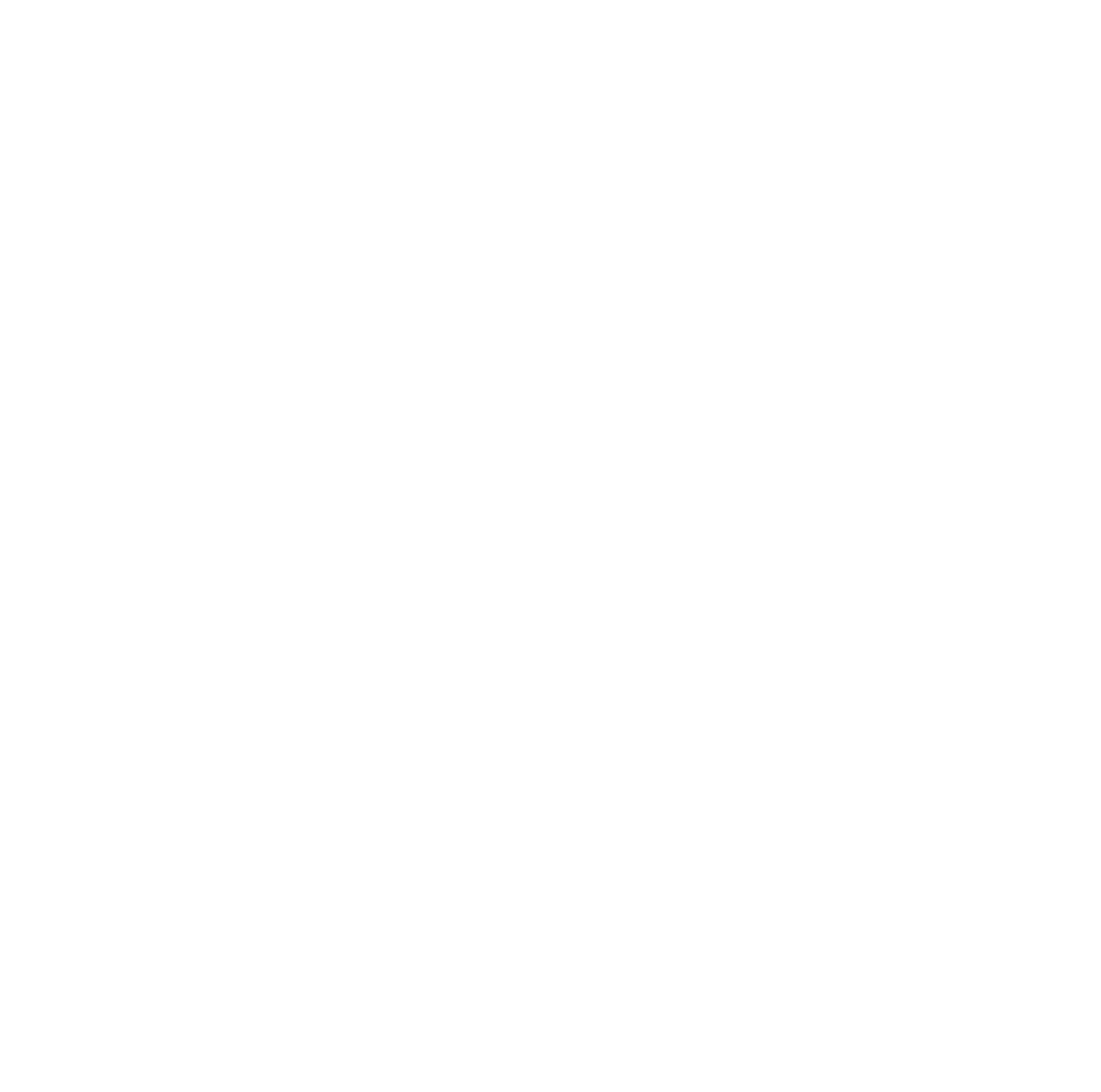# **ALEXANDER GRECHANINOV** (1864–1956)

|    | All-Night Vigil, Op. 59 (1912)                                            | 46:01 |
|----|---------------------------------------------------------------------------|-------|
|    | Vsenoshchnoye bdeniye                                                     |       |
| 1  | Bless the Lord, O My Soul   Blagoslovi, dushe moya, Ghospoda              | 5:46  |
| 2  | Kathisma: Blessed is the Man   Kafizma: Blazhen muzh                      | 5:08  |
| 3  | Gladsome Light   Svete tihiy                                              | 3:33  |
| 4  | Rejoice, O Virgin   Bogoroditse Devo                                      | 1:19  |
| 5  | Praise the Name of the Lord   Hvalite imia Ghospodne                      | 5:15  |
| 6  | Blessed Art Thou, O Lord   Blagosloven yesi, Ghospodi                     | 6:28  |
| 7  | From My Youth   Ot yunosti moyeya                                         | 3:03  |
| 8  | Having Beheld the Resurrection of Christ   Voskreseniye Hristovo videvshe | 3:41  |
| 9  | The Great Doxology   Velikoye slavosloviye                                | 10:14 |
| 10 | To Thee, the Victorious Leader   Vzbrannoy voyevode                       | 1:27  |

Soloists: Dārta Paldiņa, mezzo-soprano (3, 9); Kārlis Rūtentāls, tenor (3) & Jānis Kurševs, tenor (9); Jānis Kokins, bass (3)

# LATVIAN RADIO CHOIR SIGVARDS KĻAVA, conductor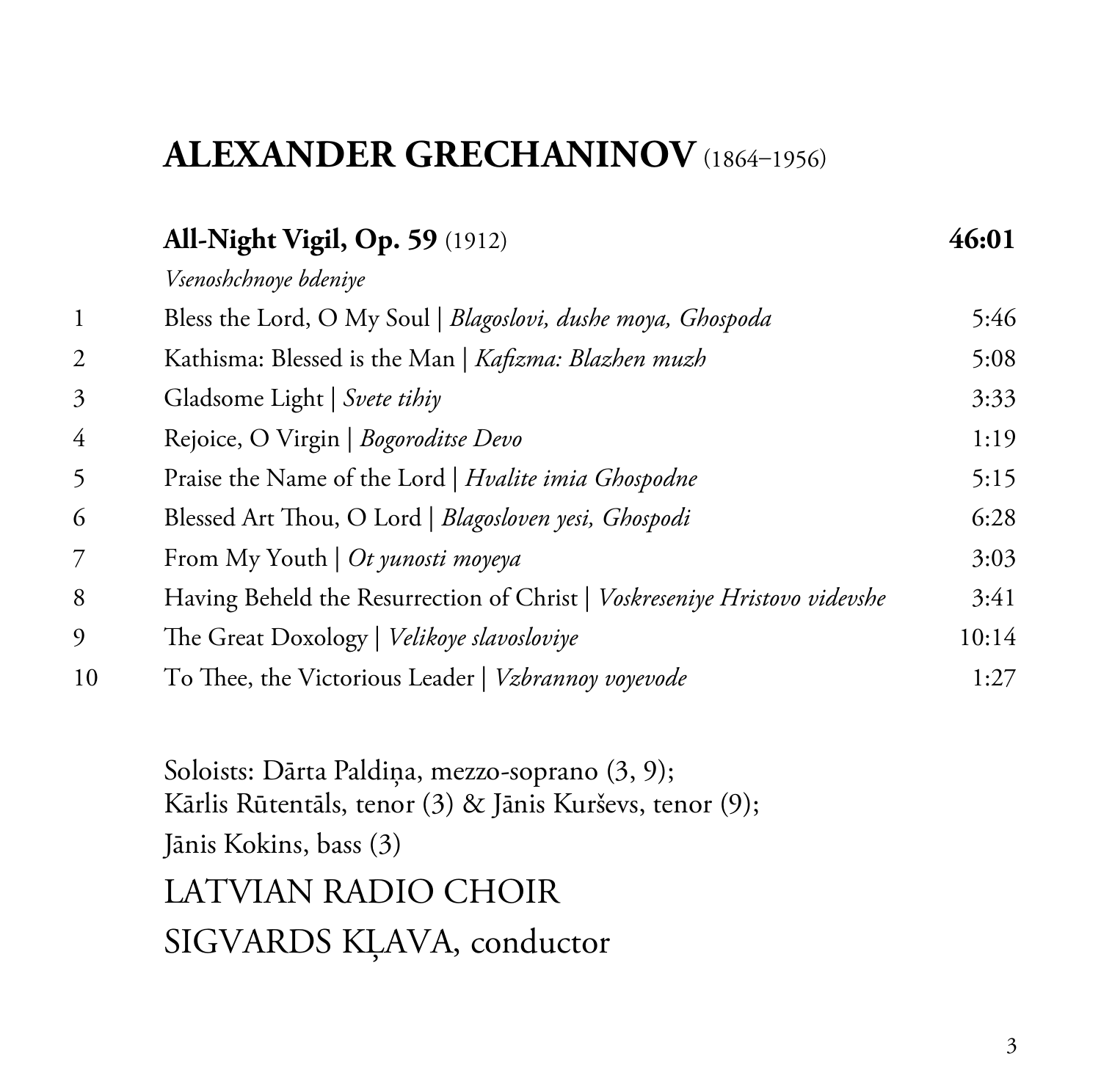*Fate gave him a long life that made up for what he had lost by ascending on the musical path late. In general, a long life suited him. Calm, quiet, loving nature and children, peacefully religious, never extreme either in religion or in music – he embodied another face of Russia, not the broken and restless face of Dostoevsky, Bely, Scriabin, but a benevolent, soothing, enlightened and humble one.* 

– Leonid Sabaneev1

The range of musical genres in the output of composer Alexander Grechaninov (1864–<br>1956) is incredibly wide: to take an example, in addition to works in common classical<br>sense and the plays and the plays of the plays and t genres, he wrote notable children's music (for children both to listen to and to play). Also, while most composers have opera and ballet as either the core of their output or only a marginal interest, with Grechaninov the genres in his output are well balanced – with the outstanding exception of his liturgical music, which is uncommonly natural, sonorous, harmonious and homogeneous in expression and character. His depth of interest in this genre is reflected for instance in the fact that he wrote four settings of the *Liturgy of St. John Chrysostom* (1897, 1902, 1917, 1943). This is the aspect of his work that has most attracted musicians and listeners in the early 21st century, with an increasing number of performances and recordings demonstrating that Grechaninov's music is not old-fashioned or outdated. Quite the contrary, in fact: it is welcomed and appreciated by a wide audience.

Grechaninov's *All-Night Vigil*, or *Vespers,* (Всенощное бдѣніе, Vsénoshchnoye bdéniye, Op. 59, 1912) was first performed in Moscow by the extraordinary Synod Choir conducted by the young Nikolai Golovanov on 18 November 1912. The titles are interchangeable, and in any case the work was and is mainly intended for concert use. As such, it principally commands actual wakefulness from the musicians and the audience rather than the spiritual wakefulness also implied. But as Mikhail Bakhtin wrote, "the genre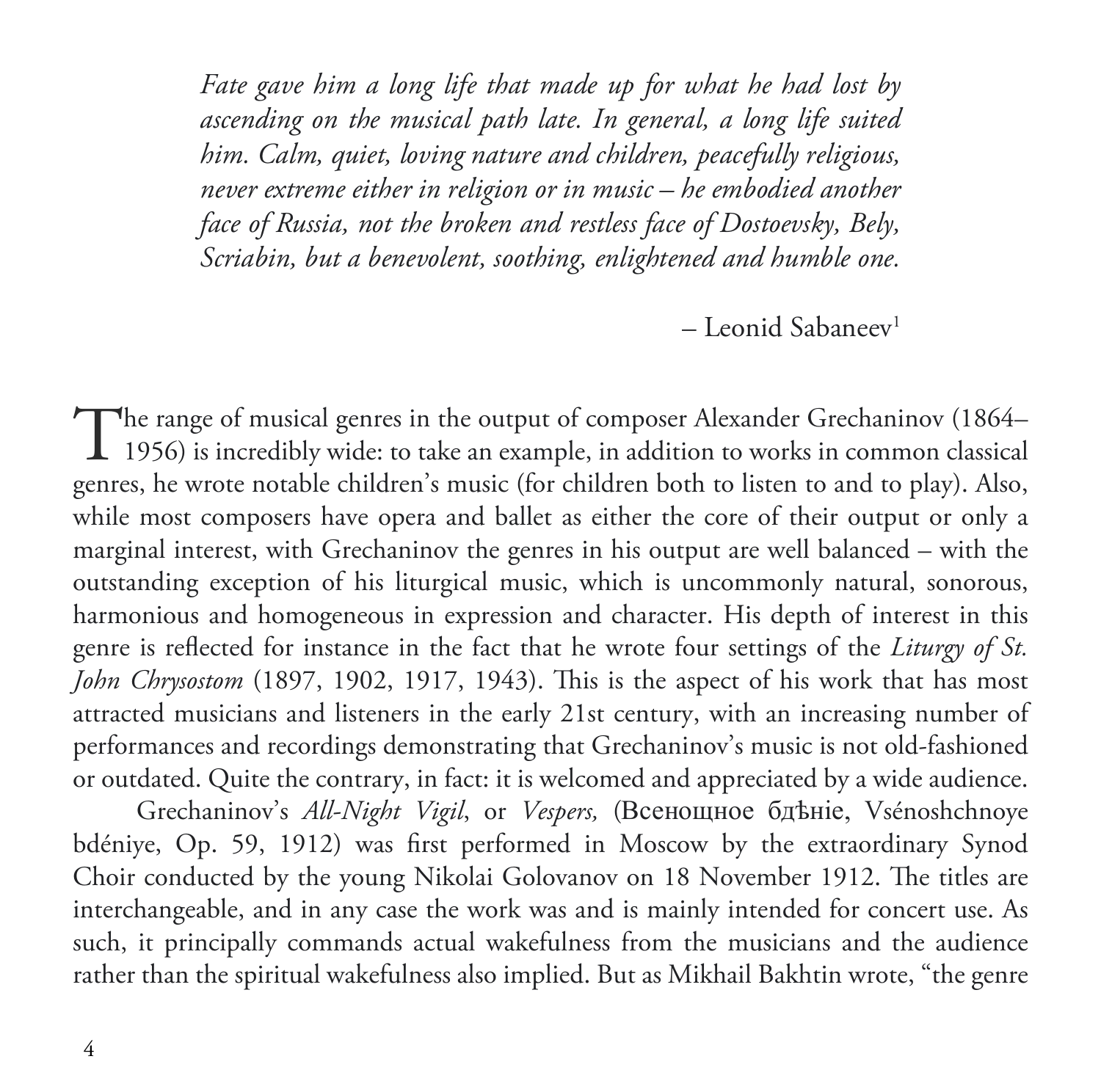lives in the present but always remembers its past". Thus, the primary determining factor in this journey towards spiritual and actual dawn is light – so much so that it dominates the entire composition. In formal and technical terms, this is achieved by the use of major keys and variants of the major scale. The influence of earlier music is immediately felt and undeniable, as Grechaninov used old traditional Slavic chants of the Russian Greek Orthodox Church (as compiled in the *Octoechos*). He selected the uplifting, solemnly glorious chants to emphasise the character of joy, exultation and jubilance. Instead of using direct, obvious quotes, however, he mixed inputs from various sources in terms of genre, geographical provenance and general atmosphere. There was a deliberate and clear intention behind this approach, as Grechaninov himself noted: "to create a harmonic dress for our simple church songs that is better suited to the Russian style".

It is also interesting that the keys chosen by the composer are so peremptorily brilliant: F sharp major, C sharp major, B major, E major. No matter which tuning for A4 you may choose, the multitude of sharp signs (described in many languages as 'raising signs'!) has a psychological effect on performers, activating and encouraging them. The melodic profiles are graduated, as is characteristic of the genre, with melodic lines progressing mostly in a natural flow of seconds and thirds (often like the ancient melodic cells known as *popevki*). There are also leaps of a fourth, of course, though rarely and mostly in the middle parts, and even the occasional fifth. But such deviations are simultaneously or immediately balanced with smooth movement in the other voices and extended pedal points (often in the upper parts, above what we would call the melody), balancing the more active moments that occur.

An example of the above that we may point to is in no. 5, 'Hvalite imia Ghospodne' (Praise Ye the Name of the Lord), which begins with a calmly ascending perfect fourth and soon repeats this device – but this takes place within a freely constructed framework of other voices merging into a single polymelodic complex, with small twists and oscillations balancing the texture into a harmonious whole.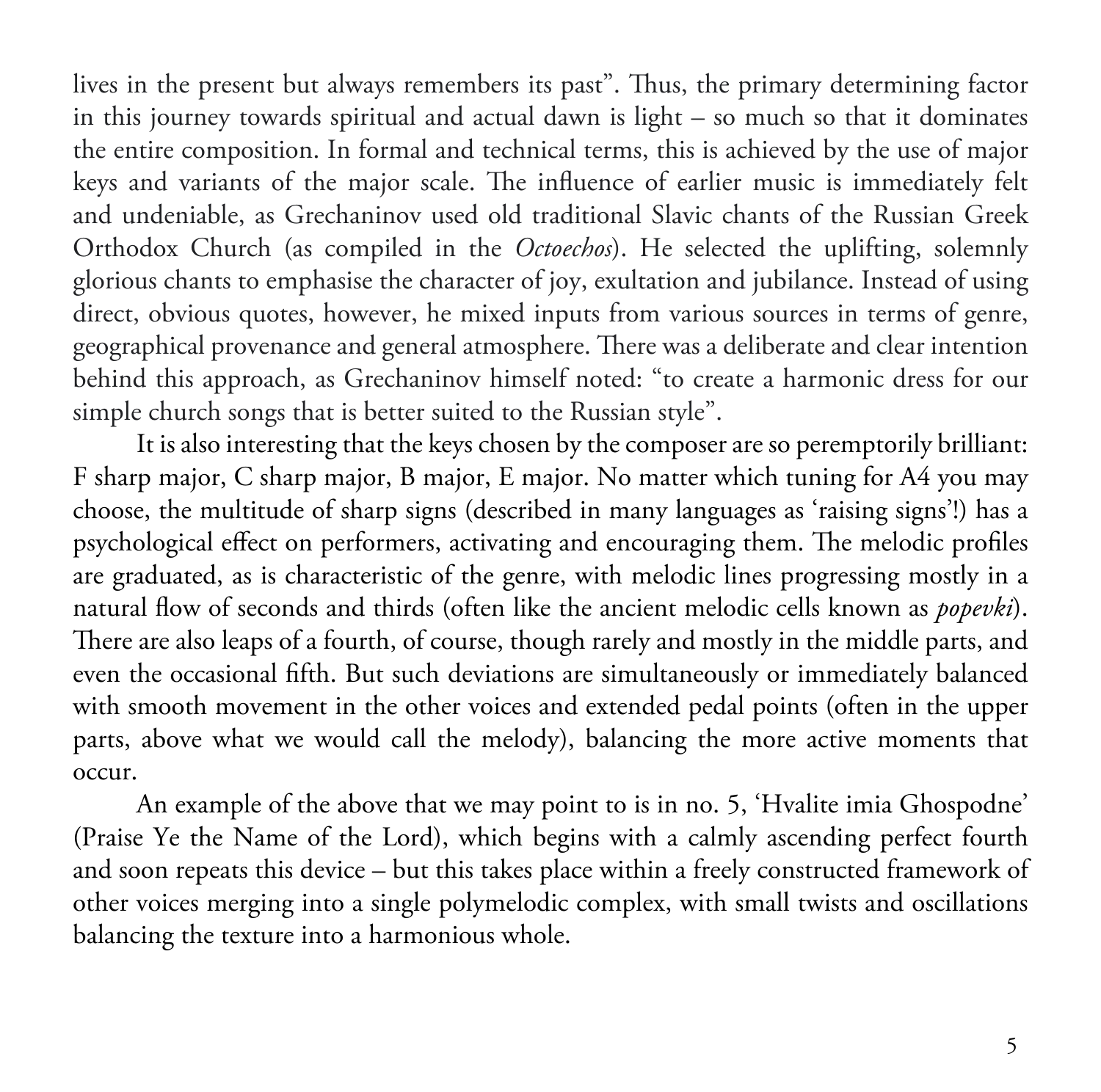The music closely follows the prosody of the text, so much so that the time signature changes to accommodate emphases on important words and even on particular syllables. This variety prevents the constrained melodic lines from becoming grey and boring. The entire fabric is in motion all the time in a vivid, scintillating texture. Another major feature we may point to is the classic octave doubling of the bass line with the famous sonority rich in overtones of the Russian *oktavist*.

The work is written for two choirs to take advantage of and explore the spatial dimension. This is especially evident in the solemn and poetic representation of the sound of bells, evoking the characteristic background sonority of ancient Russia (as also referenced in music by Borodin and Mussorgsky). This is particularly impressive in no. 10, 'Vzbrannoy voyevode' (To Thee, Victorious Leader), where the bell imitation appears from the very beginning and is the main element in the solemn hymn texture. Throughout the ten movements of the *All-Night Vigil,* Grechaninov makes use of ancient influences, but only as echoes and hints, while shaping an overall arc which, without any sharp peaks or falls, captures an emotional and benevolent message in what we might call silent drama.

A contrast of a different kind – extreme calmness – may be found for instance in no. 3, 'Svete tihiy' (Gladsome Light), with homogeneous vertical harmonies and an almost consistently observed 3/2 time signature. The steady, reciting prosody is reminiscent of a congregation murmuring in unison, yet even here the sense of light and spiritual elevation remains present. A similar moment occurs in no. 7, 'Ot yunosti moyeya' (From my Youth). Overall, Grechaninov demonstrates a consistency of approach that reflects a confidence in the continued survival of the genre. This, then, is what makes his sacred music significant and guarantees that it will remain relevant for the musical world.

# **Jānis Torgāns**

1 Sabaneev, Leonid Vospominanija o Rossiji [Memories of Russia]. – Moskva/Moscow: Classic-XXI, 2005. – [268 p., Ill.] p. 89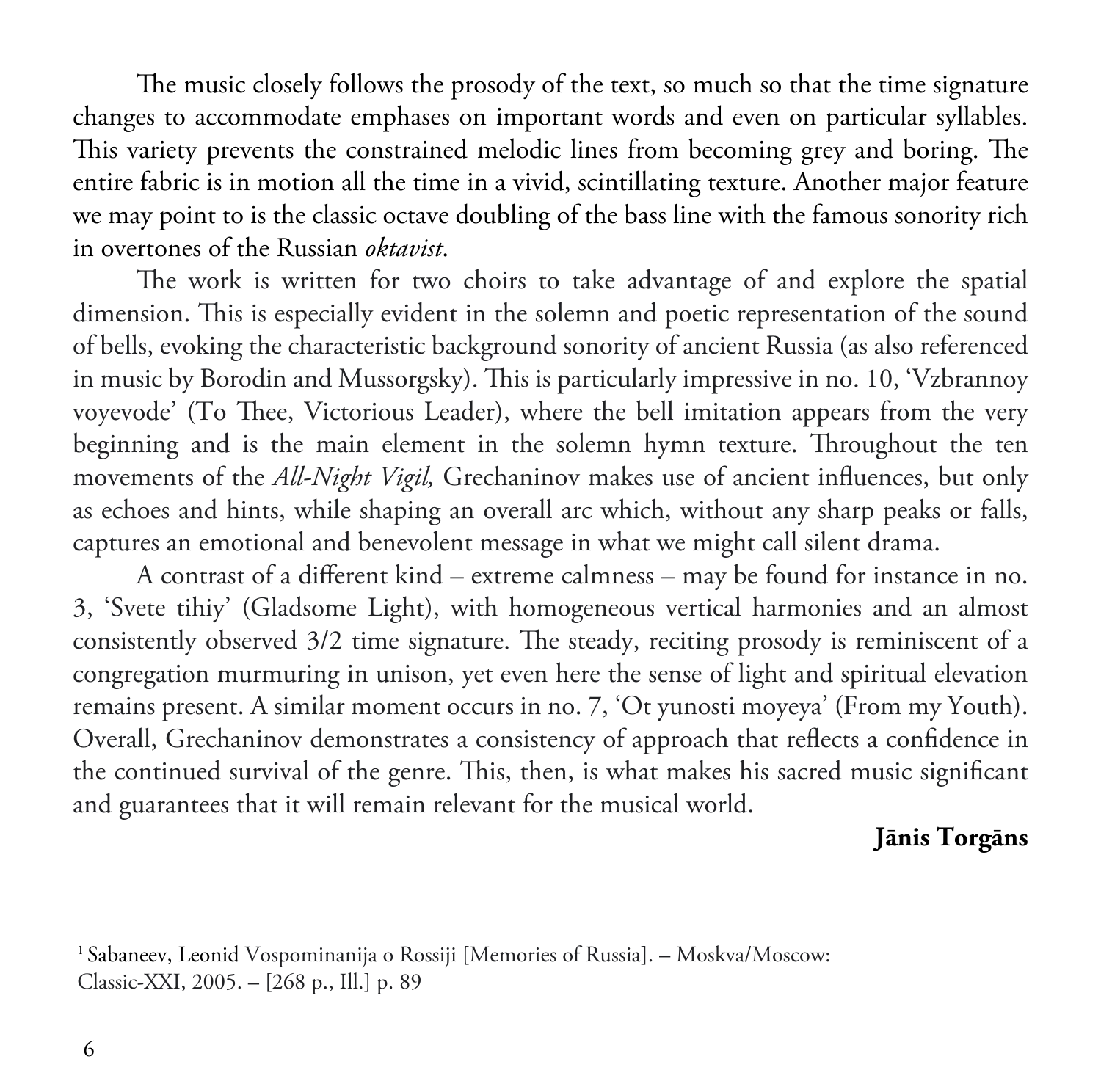*"A great musical power."* – Washington Post

*"This chorus's expertise in music pushes voices to extremes, from ethereal high tones to uncannily sustained bass drones."* – The New York Times

> *"One of the world's greatest choirs."* – The Advertiser

The **Latvian Radio Choir** is a unique, award-winning ensemble of professional singers that offers its audiences an extraordinary variety of repertoire ranging from early music to the most sophisticated scores of contemporary compositions.

The choir has recorded the Grammy Award-winning album *Adam's Lament* (ECM) composed by Arvo Pärt and conducted by Tonu Kaljuste. It is a repeat winner of the Great Music Award of Latvia (the highest national award for professional achievement in music) and has received the Latvian Cabinet of Ministers Award. The choir's recording of Sergei Rachmaninov's *All-Night Vigil* was praised by Gramophone as the best recording of February 2013 and ranked among the 25 best albums of the year by the American radio station NPR.

The Latvian Radio Choir has performed at many of the world's most renowned concert halls: Concertgebouw and Muziekgebouw (the Netherlands), Elbphilharmonie (Germany), Theatre des Champs-Elysees and Cite de la Musique-Philharmonie de Paris (France), Lincoln Center, Kennedy Center, Duke University Chapel and the Walt Disney Concert Hall (USA), Konzerthaus Berlin (Germany), the Library of Congress (USA), Queen Elizabeth Hall (UK) and the Dresden Frauenkirche (Germany).

It is also a regular performer at leading musical events, such as BBC Proms (UK), the Salzburg (Austria) and Lucerne (Switzerland) festivals, the Festival of Radio France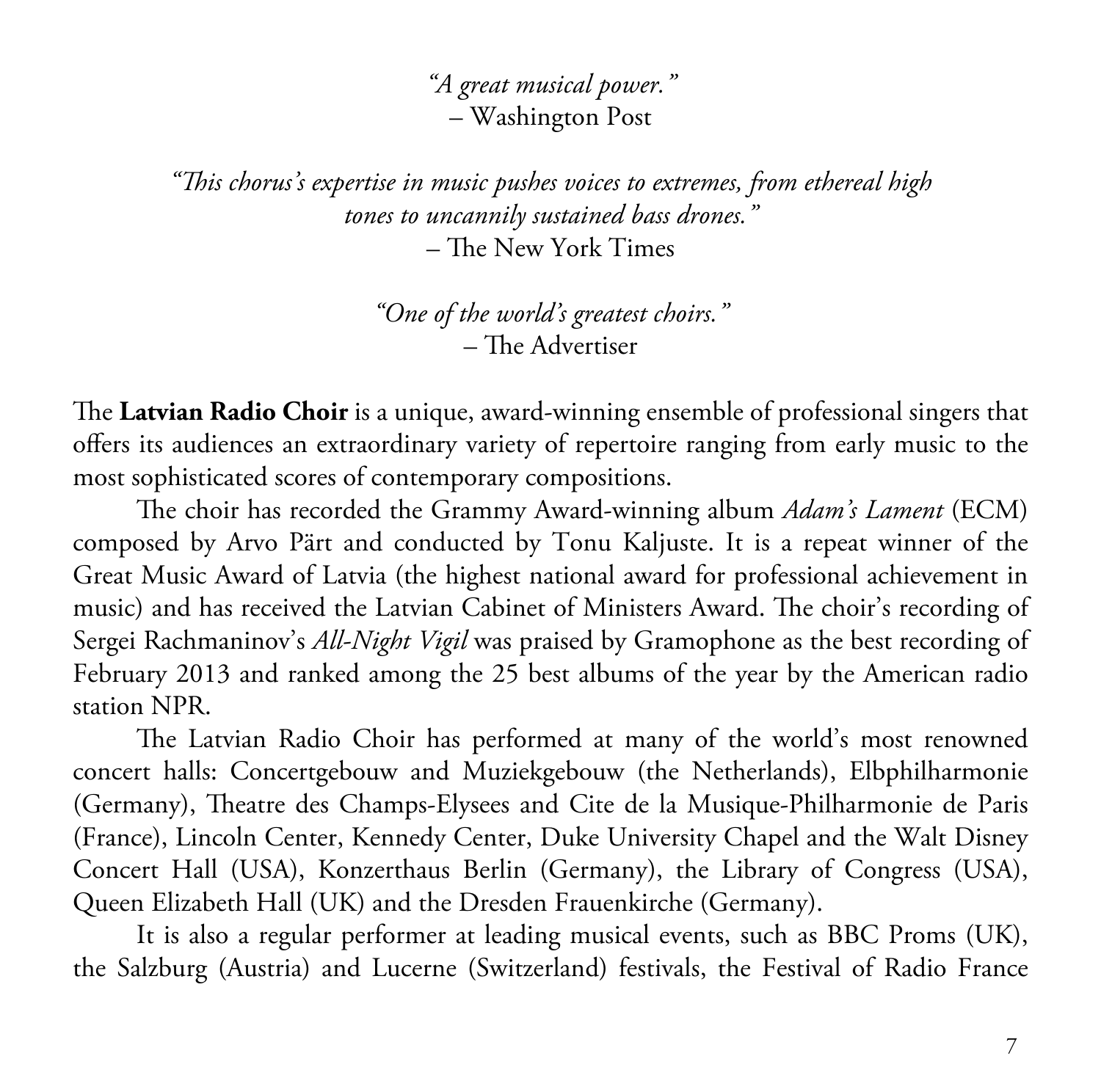Occitanie Montpellier (France), the Baltic Sea Festival (Sweden), Printemps des arts de Monte-Carlo (Monaco), Klangspuren Festival (Austria), the White Light Festival (USA), Klangvokal Dortmund (Germany), Musikfest Erzgebirge (Germany), OzAsia Festival (Australia) and Soundstreams (Canada).

Often serving as a creative lab, the choir encourages composers to write new music that challenges the capabilities of the human voice. During the past 20 years, the ensemble has evolved into an unprecedented form of a choir where every singer has an individual mission and provides their unique contribution to the group's unique, defining blend of timbral qualities.

The choir regularly releases new recordings with Ondine, Hyperion Records, Deutsche Grammophon, ECM, BIS and Naïve, collaborating with outstanding guest conductors like Heinz Holliger, Riccardo Muti, Riccardo Chailly, Gustavo Dudamel, Lars Ulrik Mortensen, Esa-Pekka Salonen and Peter Phillips. It has also partnered with the Lucerne Festival Orchestra, Ensemble Intercontemporain, the Los Angeles Philharmonic, Camerata Salzburg and Concerto Copenhagen.

The Latvian Radio Choir was founded in 1940 by the legendary Latvian conductor Teodors Kalniņš, who led the ensemble until his passing in 1962. Following the artistic direction by Edgars Račevskis (1963–86) and Juris Kļaviņš (1987–92), the choir has had two conductors ever since 1992 – artistic director and principal conductor Sigvards Kļava and conductor Kaspars Putniņš.

In 2020, the Ondine recording of Tchaikovsky's *All-Night Vigil* with the Latvian Radio Choir and conductor Sigvards Kļava won the ICMA Award for the best choral album of the year.

www.radiokoris.lv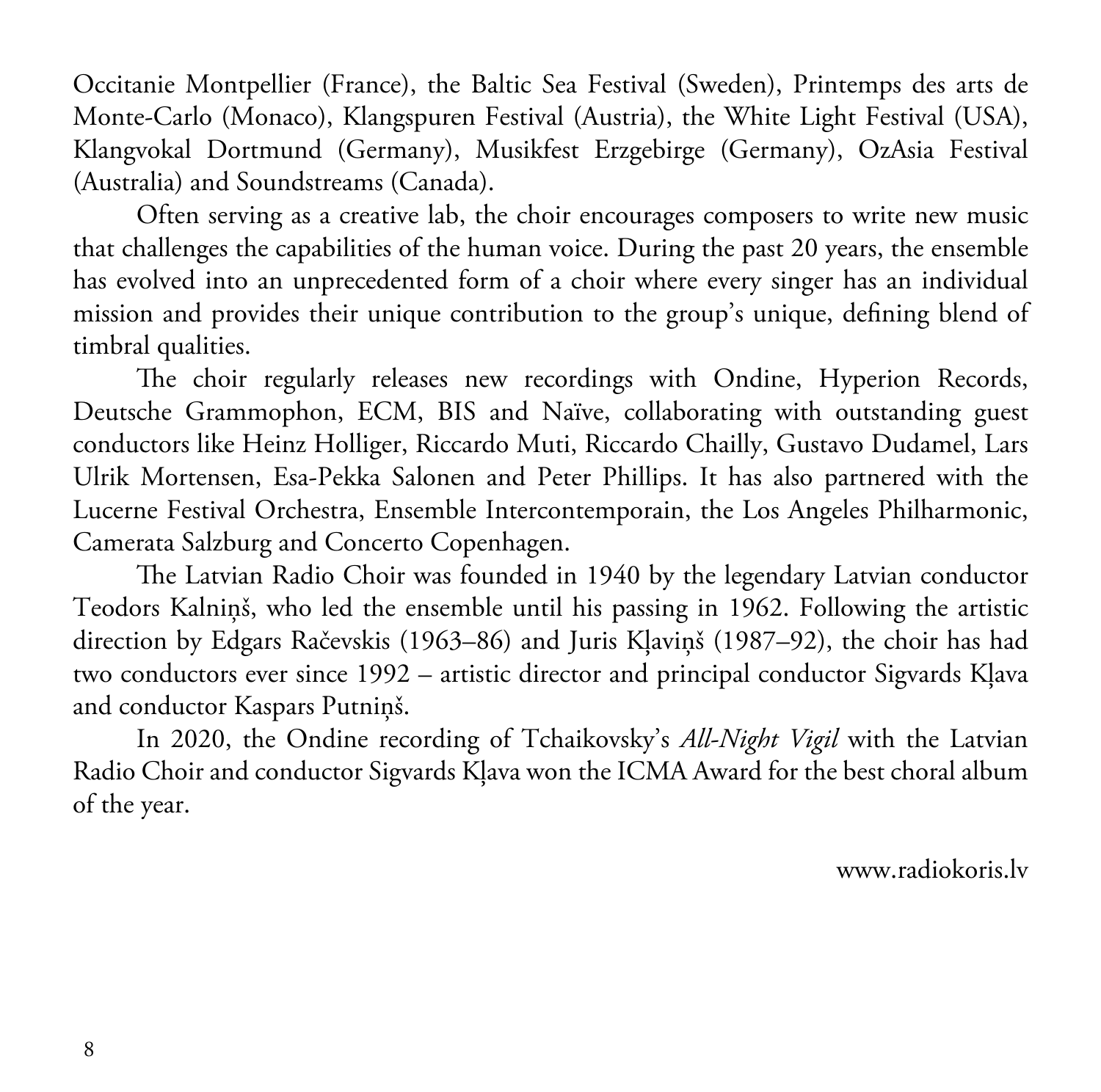**Sigvards Kļava** is one of the most outstanding Latvian conductors, also a professor of conducting and producer, music director of the Latvian Radio Choir since 1992. As a result of Sigvards Kļava's steady efforts, the Latvian Radio Choir has become an internationally recognized, vocally distinctive collective, where each singer possesses a creative individuality. Under Sigvards' guidance, the choir has recorded a number of choral works by little known or completely forgotten composers of the past, as well as formed a friendly collaboration with a number of notable Latvian composers. Sigvards Kļava is a professor at the Jāzeps Vītols Latvian Academy of Music. Kļava is a multiple winner of the Latvian Grand Music Award. He has performed at the Concertgebouw and Muziekgebouw of Amsterdam, Berliner Konzerthaus and Philharmonie, Théâtre des Champs-Élysées in Paris, Berwaldhallen in Stockholm, Dresdner Frauenkirche as well as in the New York Lincoln Centre.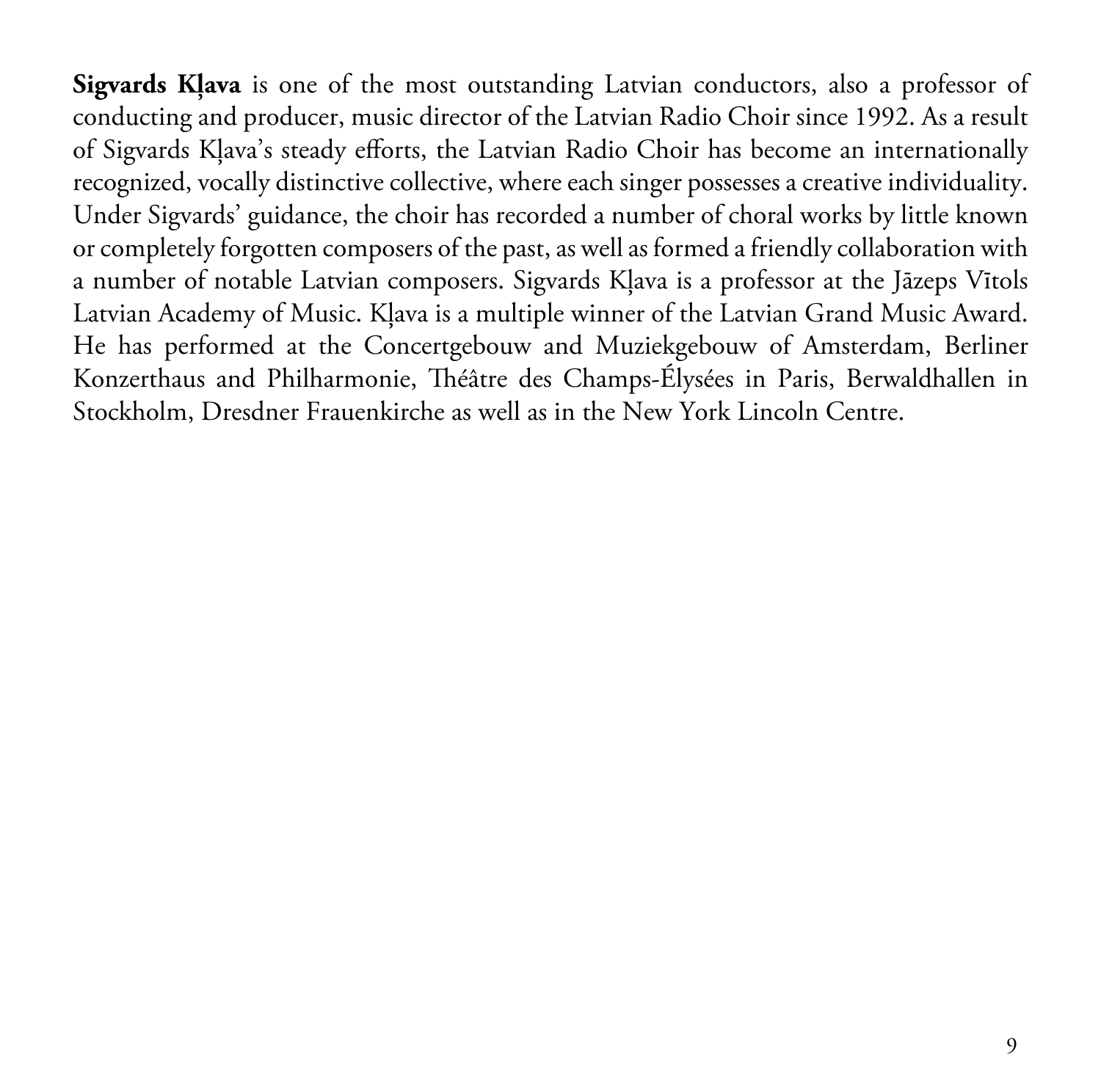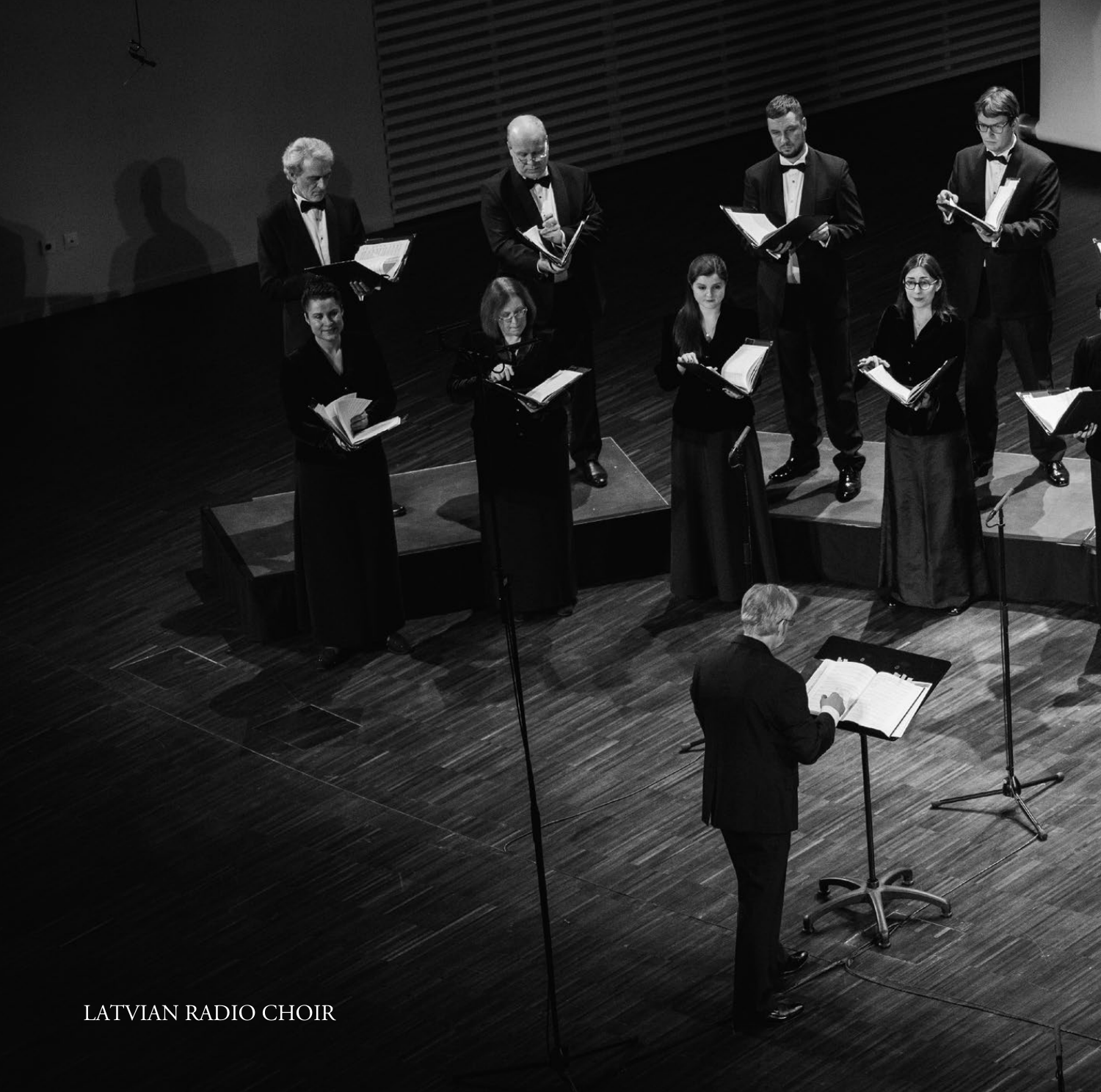Photo: © Valters Pelnis Concert hall Great Amber, January 9, 2021

 $-113.$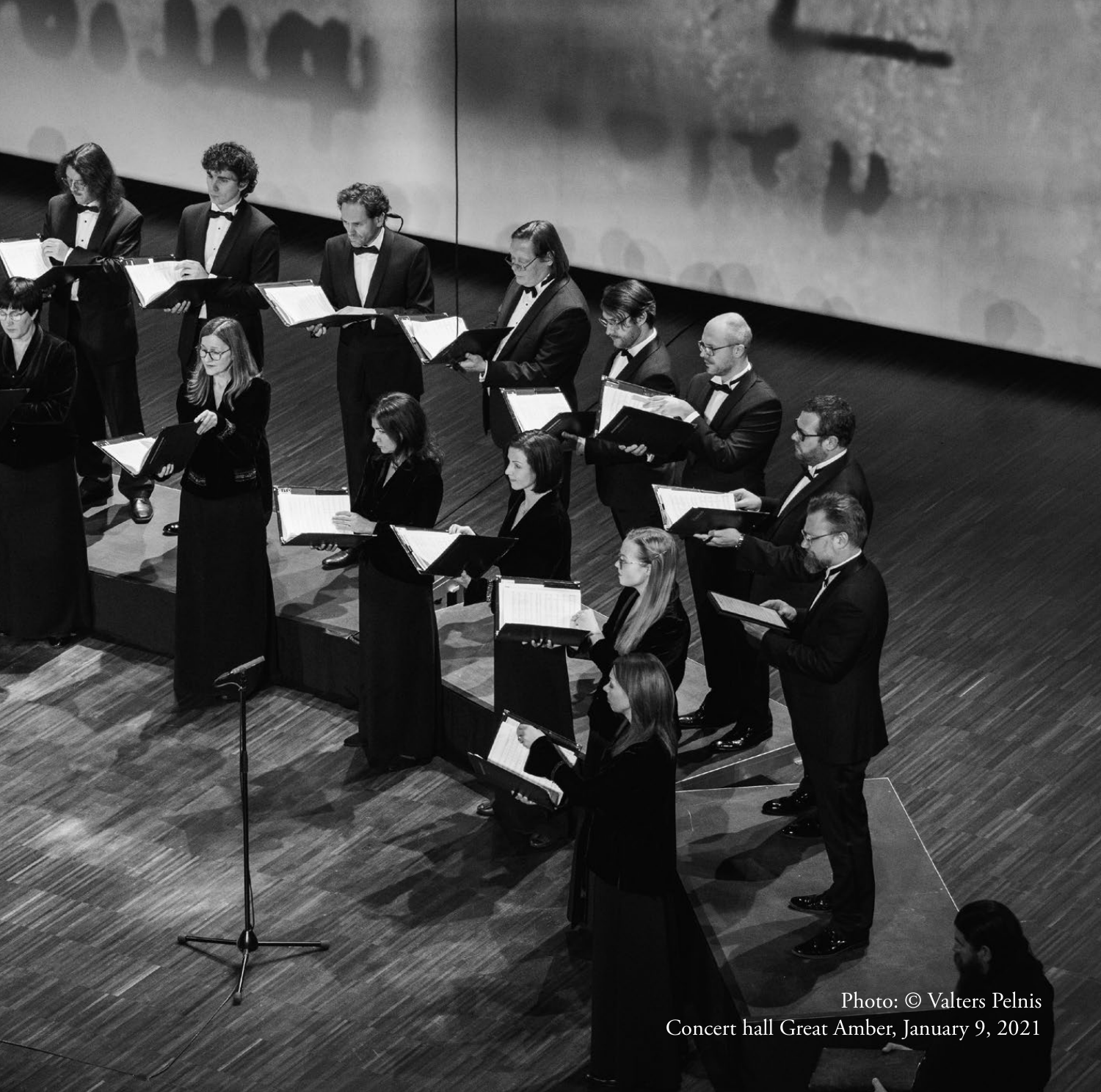# 1

# **Blagoslovi, dushe moya, Ghospoda**

Blagoslovi, dushe moya, Ghospoda, blagosloven yesi, Ghospodi. Blagoslovi, dushe moya, Ghospoda. Ghospodi Bozhe moy, vozvelichilsia yesi zelo. Blagosloven yesi, Ghospodi. Na gorah stanut vodï. Divna dela Tvoya, Ghospodi. Posrede gor proydut vodï. Divna dela Tvoya, Ghospodi. Fsia premudrostiyu sotvoril yesi. Slava Ti, Ghospodi, sotvorivshemu fsia. Slava Ottsu, i Sïnu, i Sviatomu Duhu. Slava Ti, Ghospodi, sotvorivshemu fsia. I nïne i prisno i vo veki vekov. Amin. Slava Ti, Ghospodi, sotvorivshemu fsia.

# $\overline{\mathcal{L}}$

### **Kafizma: Blazhen muzh**

Blazhen muzh, izhe ne ide na sovet nechestivïh. Alliluya.

I put nechestivïh pogibnet. Alliluya. Rabotayte Ghospodevi so strahom, i raduytesia Yemu s trepetom. Alliluya. Blazheni fsi nadeyushchiisia nan. Alliluya. Voskresni, Ghospodi, spasi mia, Bozhe moy. Alliluya.

I na liudeh Tvoih blagosloveniye Tvoye. Alliluya. Slava Ottsu, i Sïnu, i Sviatomu Duhu. Alliluya.

# **Bless the Lord, O My Soul** Bless the Lord, O my soul, blessed art Thou, O lord. Bless the Lord, O my soul. O Lord my God, Thou art very great. Blessed art Thou, O Lord. The waters stand upon the mountains. Marvelous are Thy works, O Lord. The waters flow between the hills. Marvelous are Thy works, O Lord. In wisdom hast Thou made all things. Glory to Thee, O Lord, who hast created all! Glory to the Father, and to the Son, and to the Holy Spirit. Glory to Thee, O Lord, who hast created all! Both now and ever and unto ages of ages. Amen. Glory to Thee O Lord, who hast created all! (English text: Psalm 104:1, 6, 10, 24)

# **Kathisma: Blessed is the Man**

Blessed is the man, who walks not in the counsel of the wicked. Alleluia. The way of the wicked will perish. Alleluia. Serve the Lord with fear and rejoice in Him with trembling. Alleluia. Blessed are all who take refuge in Him. Arise, O Lord! Save me, O my God! Alleluia. Salvation is of the Lord; And Thy blessing is upon Thy people. Alleluia.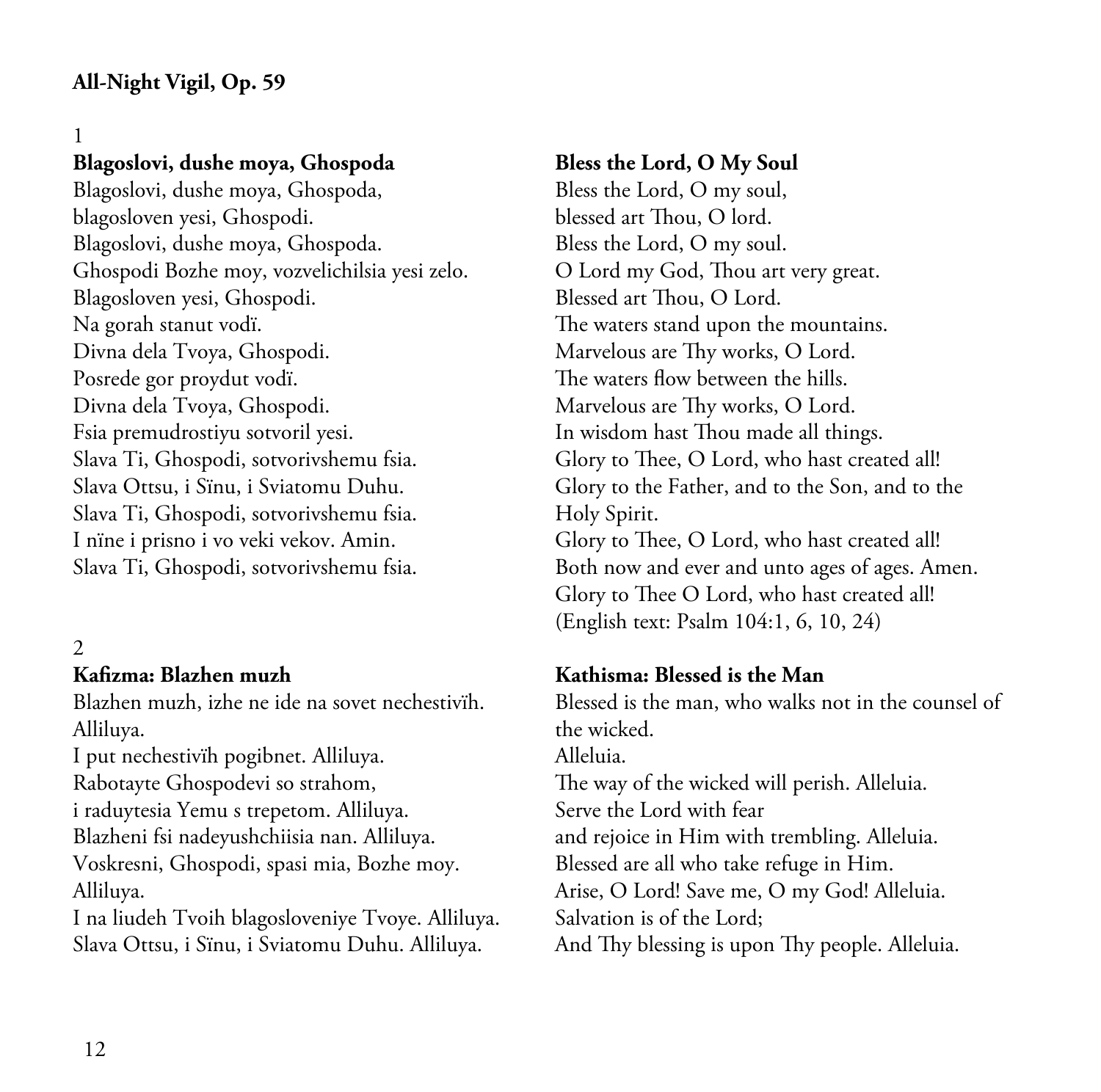I nïne i prisno i vo veki vekov. Amin. Alliluya.

## 3 **Svete tihiy**

Svete tihiy sviatïya slavï Bessmertnago, Ottsa Nebesnago, Sviatago, Blazhennago, Iisuse Hriste. Prishedshe na zapad solntsa, videvshe svet vecherniy, poyem Ottsa, Sïna i Sviatago Duha, Boga. Dostoin yesi vo fsia vremena pet bïti glasï prepodobnïmi, Sïne Bozhïy, zhïvot dayay, temzhe mir Tia slavit.

# 4

# **Bogoroditse Devo**

Bogoroditse Devo, raduysia, Blagodatnaya Mariye, Ghospod s Toboyu. Blagoslovenna Tï v zhenah, i blagosloven Plod chreva Tvoyego, yako Spasa rodila yesi dush nashïh.

#### 5

# **Hvalite imia Ghospodne**

Hvalite imia Ghospodne. Hvalite, rabi Ghospoda. Alliluia. Blagosloven Ghospod ot Siona, zhïvïy vo Iyerusalime. Alliluia. Ispovedaytesia Ghospodevi, yako blag, yako vek milost Yego. Alliluia.

Glory to the Father, and to the Son, and to the Holy Spirit. Alleluia. Both now and ever unto ages of ages. Amen. Alleluia. (English text: Psalm 1:1, 6; 2:11, 12; 3:7, 8)

# **Gladsome Light**

Gladsome Light of the holy glory of the Immortal One, the Heavenly Father, holy and blessed, O Jesus Christ! Now that we have come to the setting of the sun, and behold the light of evening, we praise the Father, Son, and Holy Spirit – God. Thou art worthy at every moment to be praised in hymns by reverent voices. O Son of God, Thou art the Giver of Life; therefore, all the world glorifies Thee.

# **Rejoice, O Virgin**

Rejoice, O Virgin Theotokos, Mary full of grace, the Lord is with Thee. Blessed art Thou among women, and blessed is the Fruit of Thy womb, for Thou hast borne the Saviour of our souls.

# **Praise the Name of the Lord**

Praise the name of the Lord. Praise the Lord, O you His servants. Alleluia. Blessed be the Lord from Zion, He who dwells in Jerusalem. Alleluia. O give thanks unto the Lord, for He is good, For His mercy endures forever. Alleluia.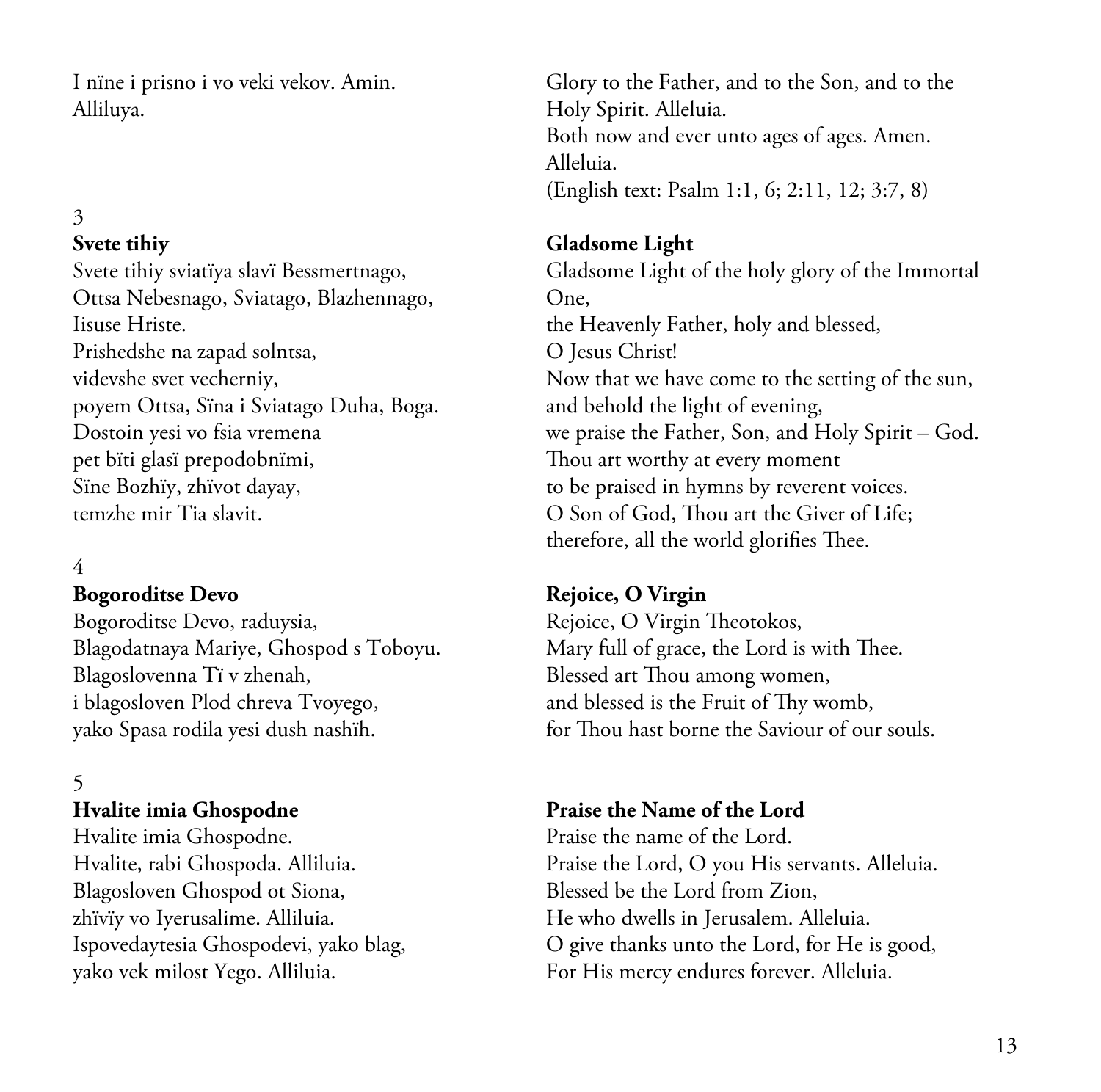Ispovedaytesia Bogu nebesnomu, Yyko vek milost Yego. Alliluia.

# 6

# **Blagosloven yesi, Ghospodi**

Blagosloven yesi, Ghospodi, nauchi mia opravdaniyem Tvoim.

Angelskiy sobor udivisia, zria Tebe v mertvïh vmenivshasia, smertnuyu zhe, Spase, krepost razorivsha, i s Soboyu Adama vozdvigsha, i ot ada fsia svobozhdsha.

Blagosloven yesi, Ghospodi, nauchi mia opravdaniyem Tvoim.

"Pochto mira s milostivnïmi slezami, o uchenitsï, rastvoriayete?" Blistayayasia vo grobe Angel, mironositsam veshchashe: "Vidite vï grob, i urazumeyte: Spas bo voskrese ot groba."

Blagosloven yesi, Ghospodi, nauchi mia opravdaniyem Tvoim.

Zelo rano mironositsï techahu ko grobu Tvoyemu rïdayushchiya, no predsta k nim Angel, i reche: "Rïdaniya vremia presta, ne plachite, voskreseniye zhe apostolom rtsïte."

O give thanks unto the God of Heaven, For His mercy endures forever. Alleluia.

# **Blessed Art Thou, O Lord**

Blessed art Thou, O Lord, teach me Thy statutes.

The angelic host was filled with awe, when it saw Thee among the dead. By destroying the power of death, O Savior, Thou didst raise Adam, and save all men from hell!

Blessed art Thou, O Lord, teach me Thy statutes.

In the tomb the radiant angel cried to the myrrhbearers: "Why do you women mingle with your tears? Look at the tomb and understand! The Savior is risen from the dead!"

Blessed art Thou, O Lord, teach me Thy statutes.

Very early in the morning the myrrhbearers ran with sorrow to Thy tomb, but an Angel came to them and said: "The time for sorrow has come to an end! Do not weep, but announce the resurrection to the apostles!"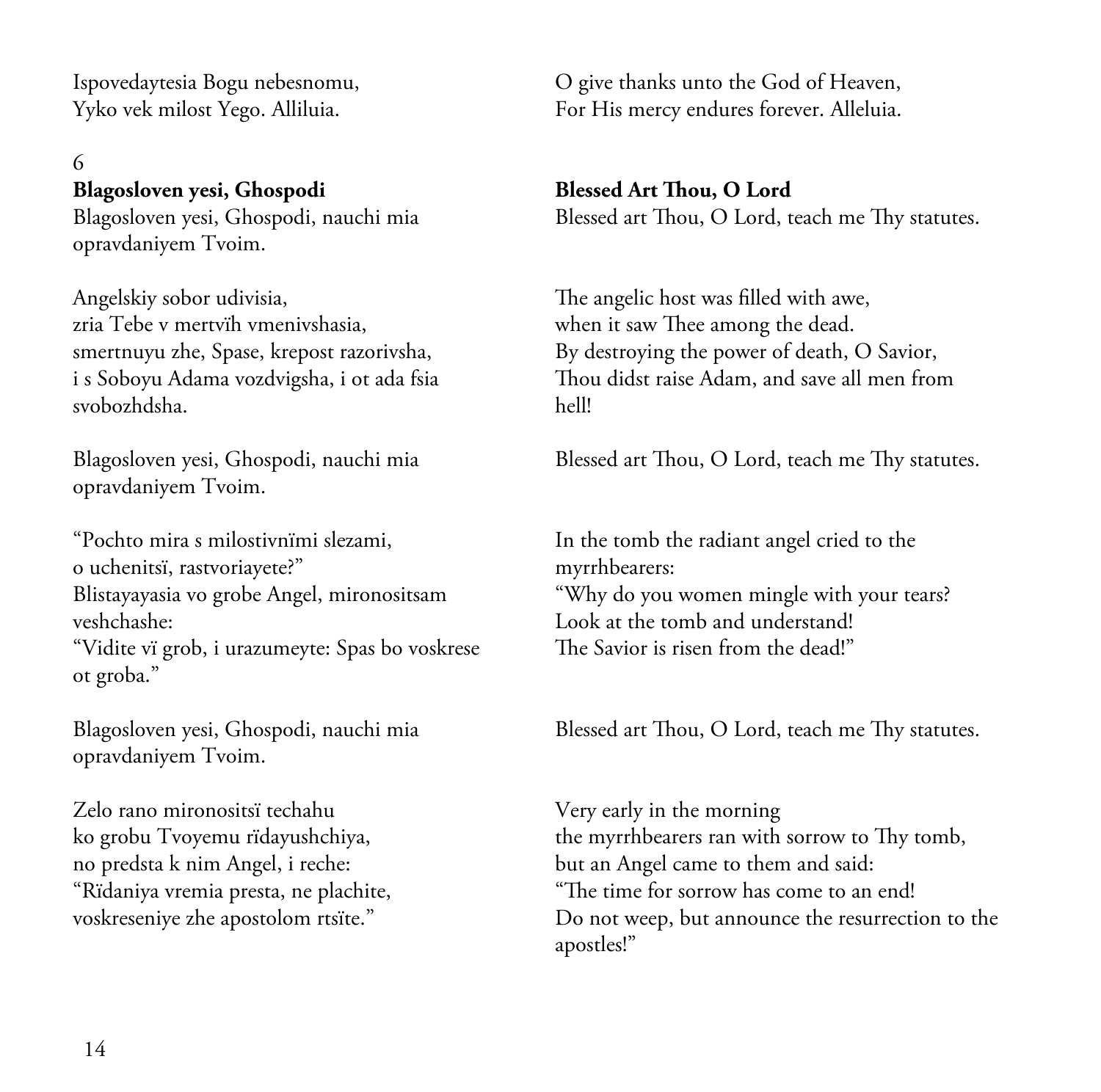Blagosloven yesi, Ghospodi, nauchi mia opravdaniyem Tvoim.

Mironositsï zhenï s mirï prishedshïya ko grobu Tvoyemu, Spase, rïdahu. Angel zhe k nim reche, glagolia: "Chto s mertvïmi zhïvago pomïshliayete? Yako Bog bo voskrese ot groba!"

Slava Ottsu, i Sïnu, i Sviatomu Duhu.

Poklonimsia Ottsu, i Yego Sïnovi, i Sviatomu Duhu, Sviatey Troitse vo yedinom sushchestve s Serafimï zovushche: "Sviat, Sviat, Sviat, yesi Ghospodi!"

I nïne, i prisno, i vo veki vekov. Amin.

Zhïznodavtsa rozhdshï, greha, Devo, Adama izbavila yesi. Radost zhe Yeve v pechali mesto podala yesi; padshïya zhe ot zhïzni, k sey napravi, iz Tebe voplotivïysia Bog i chelovek.

Alliluiya, alliluiya, alliluiya, slava Tebe, Bozhe!

# 7

# **Ot yunosti moyeya**

Ot yunosti moyeya mnozi boriut mia strasti: no Sam mia zastupi i spasi, Spase moy.

Nenavidiashchii Siona, posramitesia ot Ghospoda: yako trava bo ognem, budete izsohshe.

Blessed art Thou, O Lord, teach me Thy statutes.

The myrrhbearers were sorrowful as they neared Thy tomb, but the Angel said to them: "Why do you number the living among the dead? Since He is God, He is risen from the tomb!"

Glory to the Father and to the Son and to the Holy Spirit.

We worship the Father, and His Son, and the Holy Spirit: the Holy Trinity, one in essence! We cry with the Seraphim: "Holy, Holy, Holy art Thou, O Lord!"

Both now and ever, and unto ages of ages. Amen.

Since Thou didst give birth to the Giver of Life, O Virgin, Thou didst deliver Adam from his sin! Thou gavest joy to Eve instead of sadness! The God-man who was born of Thee has restored to life those who had fallen from it! Alleluia, alleluia, alleluia! Glory to Thee, O God

# **From My Youth**

From my youth many passions have fought against me; but do Thou protect me and save me, O my Saviour.

You who hate Zion shall be put shame by the Lord; you shall be withered up like grass by the fire.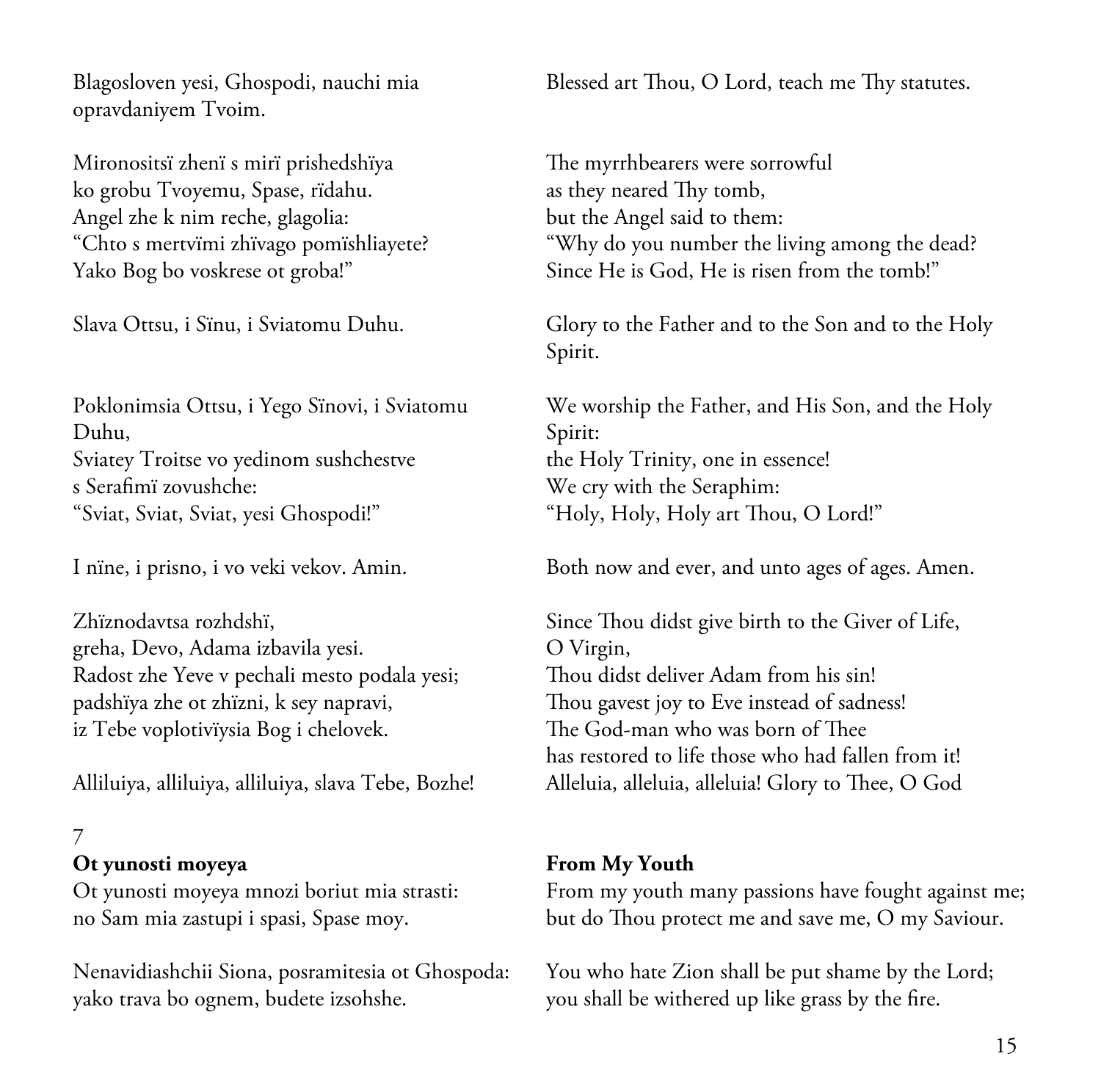Slava Ottsu, i Sinu, i Sviatomu Duhu, i nine, i prisno, i vo veki vekov. Amin.

Sviatim Duhom fsiaka dusha zhivitsia, i chistotoyu vozvishayetsia, svetleyetsia Troycheskim yedinstvom, sviashchennotayne.

# 8

# **Voskreseniye Hristovo videvshe**

Voskreseniye Hristovo videvshe, poklonimsia Sviatomu Ghospodu Iisusu, yedinomu bezgreshnomu. Krestu Tvoyemu pokloniayemsia, Hriste, i sviatoye voskreseniye Tvoye poyem i slavim: Tï bo yesi Bog nash, razve Tebe inogo ne znayem, imia Tvoye imenuyem. Priidite fsi vernii, poklonimsia sviatomu Hristovu voskreseniyu: se bo priide krestom radost fsemu miru, fsegda blagosloviashche Ghospoda, poyem voskreseniye Yego: raspiatiye bo preterpev, smertiyu smert razrushï.

#### 9

### **Velikoye slavosloviye**

Slava v vïshnih Bogu, i na zemli mir, v chelovetseh blagovoleniye. Hvalim Tia, blagoslovim Tia, klaniayem Ti sia, slavoslovim Tia, blagoradim Tia, velikiya radi slavï Tvoyeya. Glory to the Father, and to the Son, and to the Holy Spirit, now and ever, and unto ages of ages. Amen.

Every soul is enlivened by the Holy Spirit and is exalted in purity, illumined by the Triune Godhead in a sacred mystery.

# **Having Beheld the Resurrection of Christ**

Having beheld the resurrection of Christ, let us worship the holy Lord Jesus, the only Sinless One. We venerate Thy Cross, O Christ, and we hymn and glorify Thy holy resurrection, for Thou art our God, and we know no other than Thee; we call on Thy name. Come, all you faithful, let us venerate Christ's holy resurrection. For, behold, through the cross joy has come into all the world. Ever blessing the Lord, let us praise His resurrection, for by enduring the cross for us, He has destroyed death by death.

# **The Great Doxology**

Glory to God in the highest, and on earth peace, Good will toward men. We praise Thee, we bless Thee, we worship Thee, we glorify Thee, we give thanks to Thee for Thy great glory.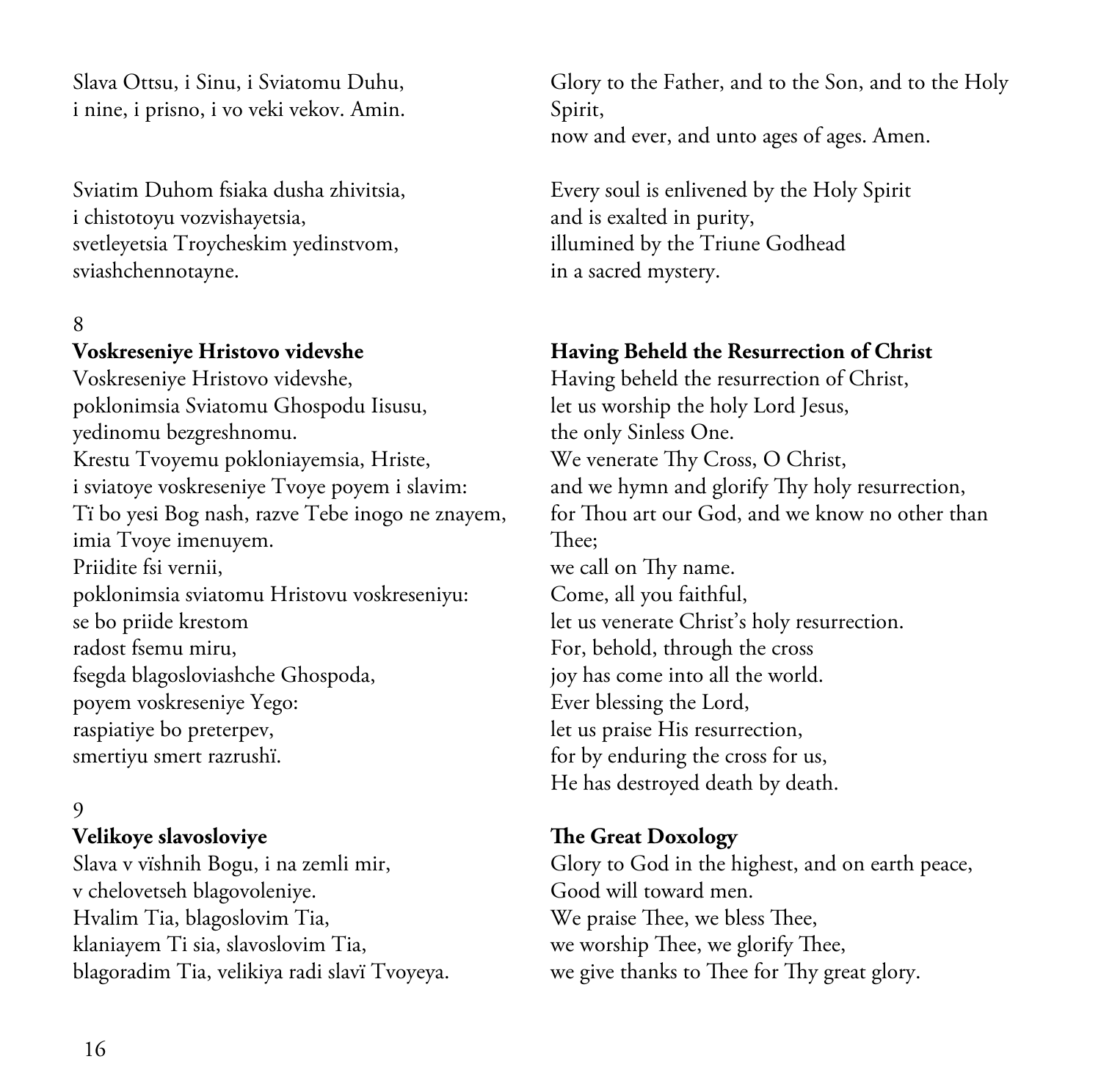Ghospodi, Tsariu Nebesnïy, Bozhe Otche Fsederzhïteliu. Ghospodi, Sïne Yedinorodnïy, Iisuse Hriste, i Sviatïy Dushe. Ghospodi Bozhe, Agnche Bozhïy, Sïne Otech, vzemliay greh mira, pomiluy nas; vzemliay grehi mira, priimi molitvu nashu. Sediay odesnuyu Ottsa, pomiluy nas. Yako Tï yesi yedin sviat, Tï yesi yedin Ghospod, Iisus Hristos, v slavu Boga Ottsa. Amin. Na fsiak den blagoslovliu Tia I vos'hvaliu imia Tvoye vo veki i v vek veka. Spodobi, Ghospodi, v den sey bez greha sohranitisia nam.

Blagosloven yesi, Ghospodi, Bozhe otets nashïh, i hvalno i proslavleno imia Tvoye vo veki. Amin. Budi, Ghospodi, milost Tvoya na nas, yakozhe upovahom na Tia. Blagosloven yesi, Ghospodi, nauchi mia opravdaniyem Tvoim.

Ghospodi, pribezhïshche bïl yesi nam v rod i rod. Az reh: Ghospodi, pomiluy mia, istseli dushu moyu, yako sogreshïh Tebe. Ghospodi, k Tebe pribegoh, nauchi mia tvoriti voliu Tvoyu, yako Tï yesi Bog moy, yako u Tebe istochnik zhïvota; vo svete Tvoyem uzrim svet. Probavi milost Tvoyu vedushchim Tia.

O Lord, Heavenly King, God the Father almighty, O Lord, only begotten Son, Jesus Christ, and Holy Spirit! O Lord God, Lamb of God, Son of the Father, who takest away the sin of the world, have mercy on us! Thou who takest away the sin of the world, receive our prayers! Thou who sittest at the right hand of the Father, have mercy on us! For thou alone art holy, Thou alone art the Lord, Jesus Christ, to the glory of God the Father. Amen. Every day I will bless Thee and praise Thy name forever and ever. Vouchsafe, O Lord, to keep us this day without sin!

Blessed art Thou, O Lord, God of our fathers, and praise and glorified is Thy name forever. Amen. Let Thy mercy, O Lord, be upon us, as we have set our hope on Thee. Blessed art Thou, O Lord, teach me Thy statutes!

Lord, Thou has been our refuge from generation to generation. I said: Lord, have mercy on me, heal my soul, for I have sinned against Thee. Lord, I flee to Thee, teach me to do Thy will, for Thou art my God; for with Thee is the fountain of life, and in Thy light we shall see the light. Continue Thy mercy on those who know Thee!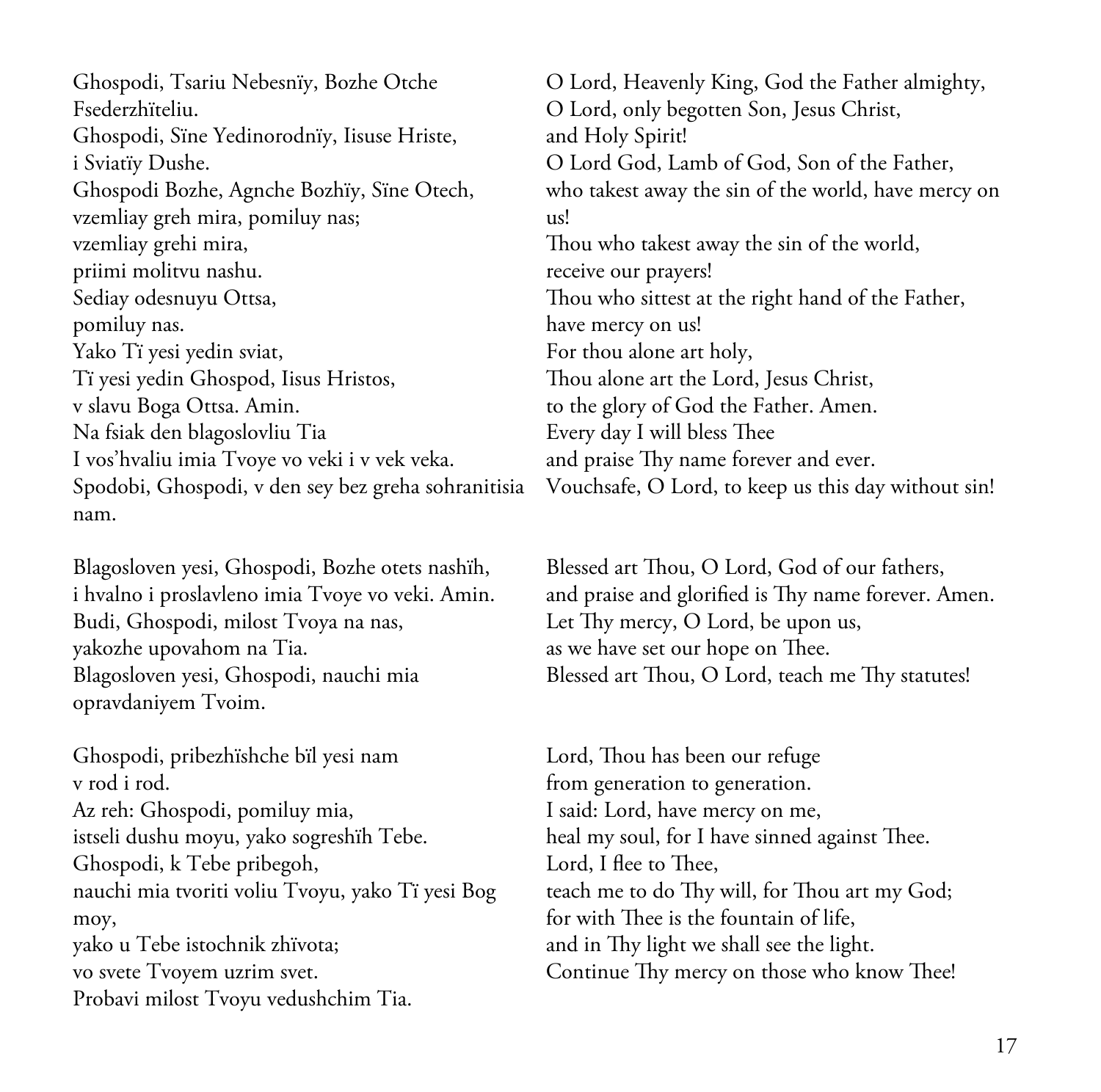Sviatïy Bozhe, Sviatïy Krepkiy, Sviatïy Bessmertnïy, pomiluy nas. Slava Ottsu i Sïnu i Sviatomu Duhu, i nïne i prisno, i vo veki vekov. Amin. Sviatïy Bessmertnïy, pomiluy nas. Sviatïy Bozhe, Sviatïy Krepkiy, Sviatïy Bessmertnïy, pomiluy nas.

# 10

# **Vzbrannoy voyevode**

Vzbrannoy voyevode pobeditelnaya, yako izbavlshesia ot zlïh, blagodarstvennaya vospisuyem Ti rabi Tvoi, Bogoroditse: na yako imushchaya derzhavu nepobedimuyu, ot fsiakih nas bed svobodi, da zovem Ti: raduysia, Nevesto Nenevestnaya.

Holy God, Holy Might, Holy Immortal, have mercy on us! Glory to the Father, and to the Son, and to the Holy Spirit, both now and ever and unto ages of ages. Amen. Holy Immortal, have mercy on us! Holy God, Holy Mighty, Holy Immortal, have mercy on us!

#### **To Thee, the Victorious Leader**

To Thee, the victorious Leader of triumphant hosts, we Thy servants, delivered from evil, offer hymns of thanksgiving, O Theotokos! Since Thou dost possess invincible might, set us free from all calamities, so that we may cry to Thee: "Rejoice, O unwedded Bride!"